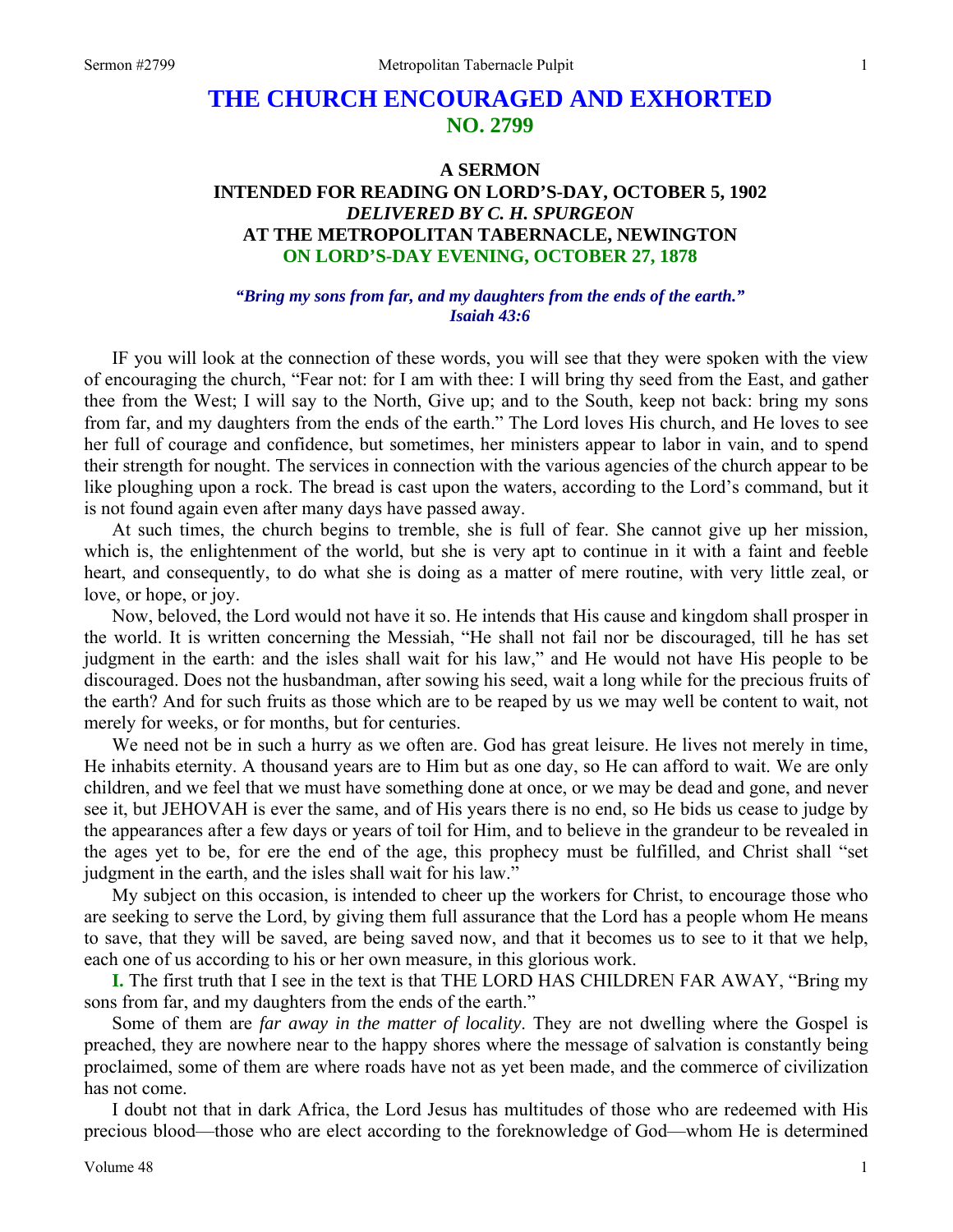to save, and in those lands of which Mr. Hudson Taylor spoke to us the other night, in Tibet, in Manchuria, in Tartary, Christ has a people whom He has ordained unto eternal life, and whom He means to bring unto Himself. In all nations, and among all kindreds, and people, and tongues, there is a remnant according to the election of grace, upon whom the eye of God is specially set, and of whom He has declared in His eternal purpose, "They shall be mine in that day when I make up my jewels."

It should be a great encouragement to every missionary of the cross to know that the Lord has a people everywhere. He said to Paul, concerning Corinth, "I have much people in this city," and that assurance encouraged the apostle to preach the Word there. We can never tell where the Lord has much people, but this we do know, our commission runs thus, "Go ye into all the world, and preach the Gospel to every creature," and one reason for this command is because the Lord has many of His sons and daughters who are far off as a matter of locality.

But we know that He also has many sons and daughters who are far off in a worse sense than this for they are *far off as to character*—as opposed to God as darkness is to light. Alas, alas, that it should be so! Yet so it is, for the whole race of mankind has gone astray, but God has His chosen people amongst the fallen race.

Some of the human race have gone further astray than the rest by gross criminality, or by long continued habits of abominable filthiness, yet even amongst those who are reckoned to be beyond the pale of decent society—among those who have gone the full length of their tether, and who could not go any further in sin if they were to try to do so, the Lord still has sons and daughters whom, in due time, He intends to bring to Himself, and to save.

It is a great joy to us, when we think of the fallen masses of London, to know that many a daughter of our Lord shall be washed and cleansed though now impure, unhallowed, and vile. It is a comfort to us to think that many a son of God shall yet be redeemed by power, having already been redeemed by price, and shall be brought to Jesu's feet, though now a slave to sin and an ardent lover of everything that is evil.

Oh, yes! the Lord has a chosen people whom He means to fetch out of the worst dens and kennels of London—a people whom He intends to allure away from the frivolities of fashion, the blasphemies of infidelity, and the degradations of superstition. He will effectually call them out from all their old associations, for He has chosen them, and Christ has redeemed them, and He will, in this sense, bring His sons from far and His daughters from the ends of the earth.

There are some who are far off in another sense, it is not so much character that puts them far off from God, as their *not being in the way of hearing the Gospel*. The kingdom of God has come nigh to most of you. You, dear friends, who constantly occupy your seats here, or who attend other places of worship where Christ is preached, are not far off in this sense, you are near. Alas, that some of you should be so near the kingdom, and yet should not enter it! "Thou art not far from the kingdom of God," said Christ to one of the scribes, yet we do not know that that man ever crossed the border line, and entered the kingdom.

It is a mournful fact that so many are willing to go down into the bottomless pit with Gospel invitations and exhortations ringing in their ears. Bitter indeed shall be that man's cup who deliberately puts from him the cup of everlasting life, and bitter shall be the bread that he shall eat forever who refuses to take the Bread of life, even though it is set before him, and pressed upon his acceptance every Sabbath day.

But there are great numbers of persons even in our own land, who are not in the way of hearing the Gospel. They have been brought up under some form of religion which they believe to be right, but as long as they adhere to the faith of their fathers, they never hear the doctrine of free and full salvation by the grace of God. They are content with what they hear, but there is little likelihood of their ever being converted, for the Gospel, by which men are converted, is not allowed to have access to them. Yet, notwithstanding this, it is our firm conviction that there are many among them who are the sons and daughters of God, and who shall yet be brought near to Him.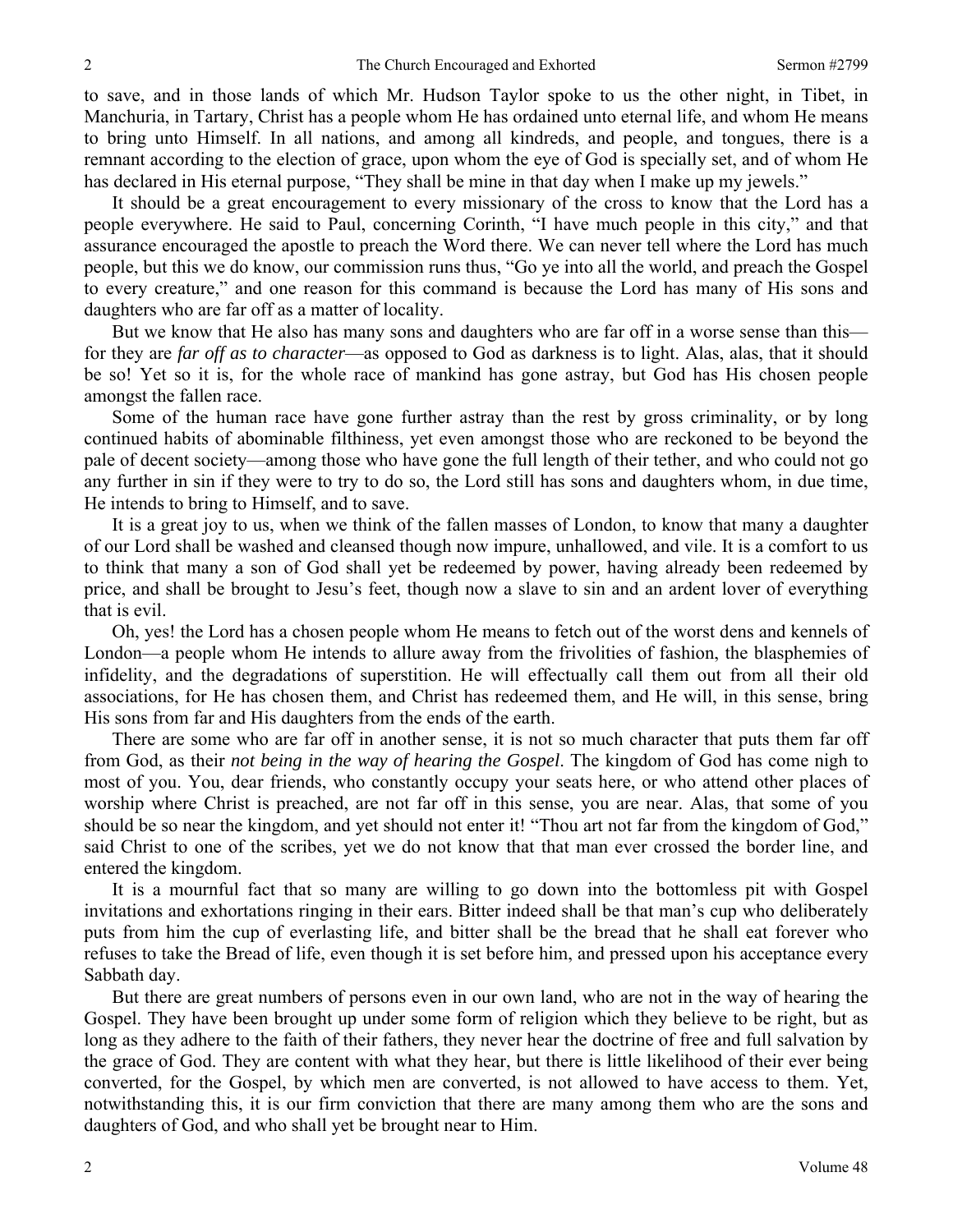It happens sometimes, that the more unlikely ones are the first to be converted. You probably remember the story of the man who went to hear George Whitefield preach, and who had filled his pocket with stones to throw at God's servant, but as he preached the Gospel, the man dropped one stone after another until, at last, all the stones were gone out of his pocket, and better still, God had taken the stony heart out of his flesh, and given him a heart of flesh.

There have been others, who have never heard the Gospel, yet who are opposed to it, but in some remarkable way, they hear it for the first time, and all their opposition is overcome. It is love at first sight with them, but it is true love. They lay hold on Christ by faith and are saved. When Lady Erskine was riding one day near where Rowland Hill was preaching in the open air, she paused and listened to him, and he put the Word of life so clearly before her that she accepted Christ there and then, and became one of the greatest helpers of the Methodist Reformation of the time.

The Lord may work in a similar fashion in other cases, those who seemed as if no one could get at them shall be reached by the Gospel, and be converted. The Lord does bring in His chosen ones, as I look round in this audience, I can joyfully recollect some of you, who did seem as little likely ever to be brought to accept Christ as any people on the face of the earth, yet here you are happy in the Lord, and rejoicing in His grace.

I am sure that with many of you, your own experience must make you feel that the Lord has other sons to bring from far, and daughters to come unto Him from the ends of the earth. If you will walk down any of our streets, and chalk upon the door of a house in which you think it is most unlikely that anybody will ever be converted, I should feel almost certain that someone will be brought to Christ, by divine grace, out of that very house. The grace of God often comes into the most unlikely hearts.

Once again, the Lord Jesus Christ saves by His grace some who are *far off in their own apprehension*. It is not really true that they have been more sinful than others, but they think they have. It is not because they do not hear the Gospel that they are not converted, for they do hear it, and generally, they are among the most attentive hearers, but they consider that theirs is a case which the Gospel cannot touch. They imagine that they are excluded from all participation in the mercies of God. To hear them talk, you would suppose that they had read the roll which contains the names of those for whom the divine act of amnesty and oblivion has been passed, and had discovered that their names were not written there.

Well now, dear friend, though you are far off through your own fear and apprehension, I want to comfort you with the assurance that the Lord has many sons and daughters who are in a similar condition to yourself. I can speak from experience upon this point, for I was long in that sad condition. I judged that the salvation of my brother, and sisters, and friends, was possible, but not my own. I came to the conclusion that all other young men might be saved, but—I did not quite know why—yet I nevertheless felt that I never could be saved. I imagined that I had sinned away my day of grace, or something of that sort equally absurd, yet I lived to prove that it was not so, for the Lord brought His son from far.

And you also, dear friend, may bow at the feet of Jesus, and He is here to say to you that however far off you may be in your own apprehension of your case, His Word still applies to you, "Him that cometh to me I will in no wise cast out." Even if you feel that you cannot come to Him, look up to Him, for He has said, "Look unto me, and be ye saved, all the ends of the earth." Who will say that He cannot look? A babe may look, a person with little education may look, one who is dying may look, a half-blind man may look. So, look unto Christ, and be ye saved, even though you are at the very ends of the earth.

So you see that the Lord has children who are far off from Him in several senses. Have you ever known what it is to have a child of yours far off from you? Thank God, some of us have never had the sorrow of having our children far off from us in character, or in love. They have always been true to us, and worthy to be held dear by us, yet we know from our observation of others, something of what it must be to have a son a long way off. What does a father or a mother do when the son is a long way off?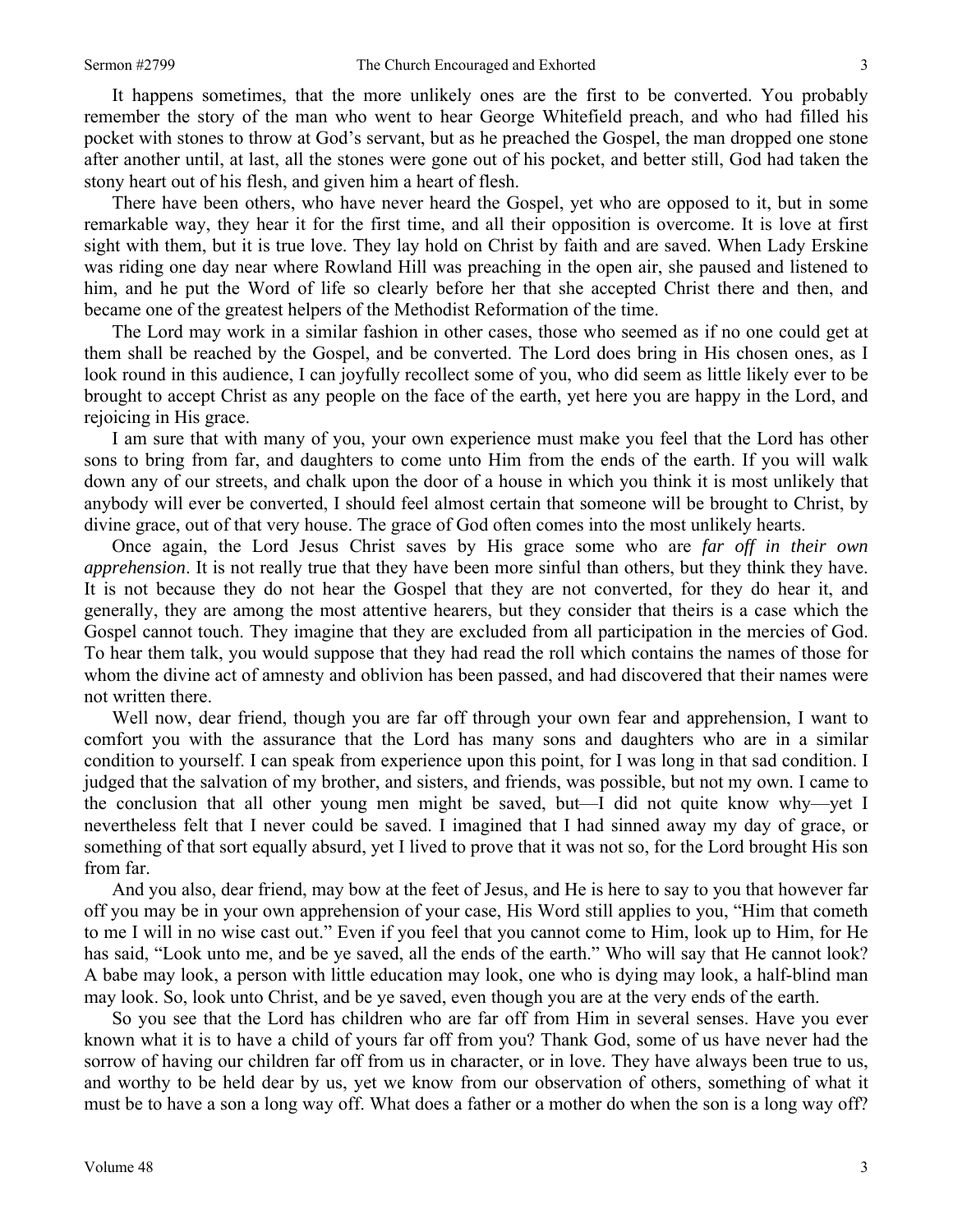Why, they like to hear all they can about him, especially, they love to hear from him—to get a letter or a message from their boy himself.

Well, now, our Heavenly Father watches over all His poor wandering children. Many of them have forgotten Him, but He has not forgotten them. He exercises a wonderful care over them long before they are converted, and checks them in a thousand ways. There are some of you who would have laid violent hands on yourselves, before you were converted, if it had not been for God's restraining mercy, and some of you had so grossly sinned that you might have sinned the sin that is unto death if God had not just held you back at the nick of time. Long before regenerating grace is manifest, there is a prevalent grace which watches over the heirs of mercy who know not that they are heirs of mercy, and keeps them from going down into the pit because the Lord has found a ransom. You who have been brought to Christ, though you were far from Him, can tell this story as none others can.

**II.** Now we pass on to the second point, which is that THE LORD IS BRINGING HOME SOME OF THESE FAR OFF ONES. In our text He gives this command, "Bring my sons from far."

To whom is this command spoken? I think we shall be right if we say that it is spoken much in the same way in which the Lord said, "Let there be light," "and there was light." His fiat did the deed. So God says, "Bring my sons from far," and therefore we may be sure that they will be brought to Him.

First, *Providence obeys this command*. Everything that happens in the mysterious movements of providence is operating, under the controlling power of God, for the bringing in of His chosen. I like to read the newspaper somewhat in John Newton's fashion, with the view of knowing what is my Heavenly Father's next move, watching to see where next He means to turn His hand. I am not a great believer in the wisdom of our rulers, nor of any rulers whatever, but I rejoice that "the LORD reigneth," and that He is just as certainly effecting His eternal purposes by the folly of man as by the wisdom of man.

To me, the one thought concerning all the kingdoms of the earth is this—how is the Gospel advancing in Turkey, or in Afghanistan, or in other lands? I care for this world only for the sake of God's own people in it. The world is all scaffolding, the church of Christ is the true building. The ultimate purpose of God is the gathering out of the world, as many as He has given unto His Son, Jesus Christ, that they may have eternal life in Him, and glorify Him forever.

As you see those awful wheels of providence revolve, those wheels that are full of eyes—and as they grind on in their ever widening circles, you stand aghast, and are awed and terrified by them, yet you may know that they are always revolving with this purpose—the fulfillment of the everlasting counsel of God, and the giving unto Christ to see of the travail of His soul, that He may be satisfied. God is saying to the North, "Give up," and to the South, "Keep not back." His voice in providence is saying to all the powers that be, "Bring my sons from far, and my daughters from the ends of the earth."

The like is true on a small scale. All manner of afflictions that come to men are sent to touch their conscience, and to bring them back to God. Many are brought to God by the loss of infants, by their own sickness, or by falling into poverty, who, speaking after the manner of men, would never come to God if it were not for these trying experiences. Many are my Master's black dogs with which He fetches His sheep into the fold, and when they won't come at the call of the Gospel, He often says, "Fever, fetch him in. Death, bring him to me."

There is a mother, who will not come to Christ in any other way, so He sends the black dog of bereavement to her, her child is carried to the cemetery, and in the day of her distress she seeks the Lord. This is frequently God's way of working, but by one means or another, He will bring His sons from far and His daughters from the ends of the earth. All the dispensations of His providence shall work to that end.

This seems to me to be *a charge given to all God's people,* as well as to providence, '"Bring my sons from far.' You know Me, you love Me, so look after My wandering children." There is a wellknown proverb, "Love me, love my dog," but God could give us a better one, "Love Me, love My children, love poor sinners. Go and find them, and bring them back to Me." Do not be satisfied till you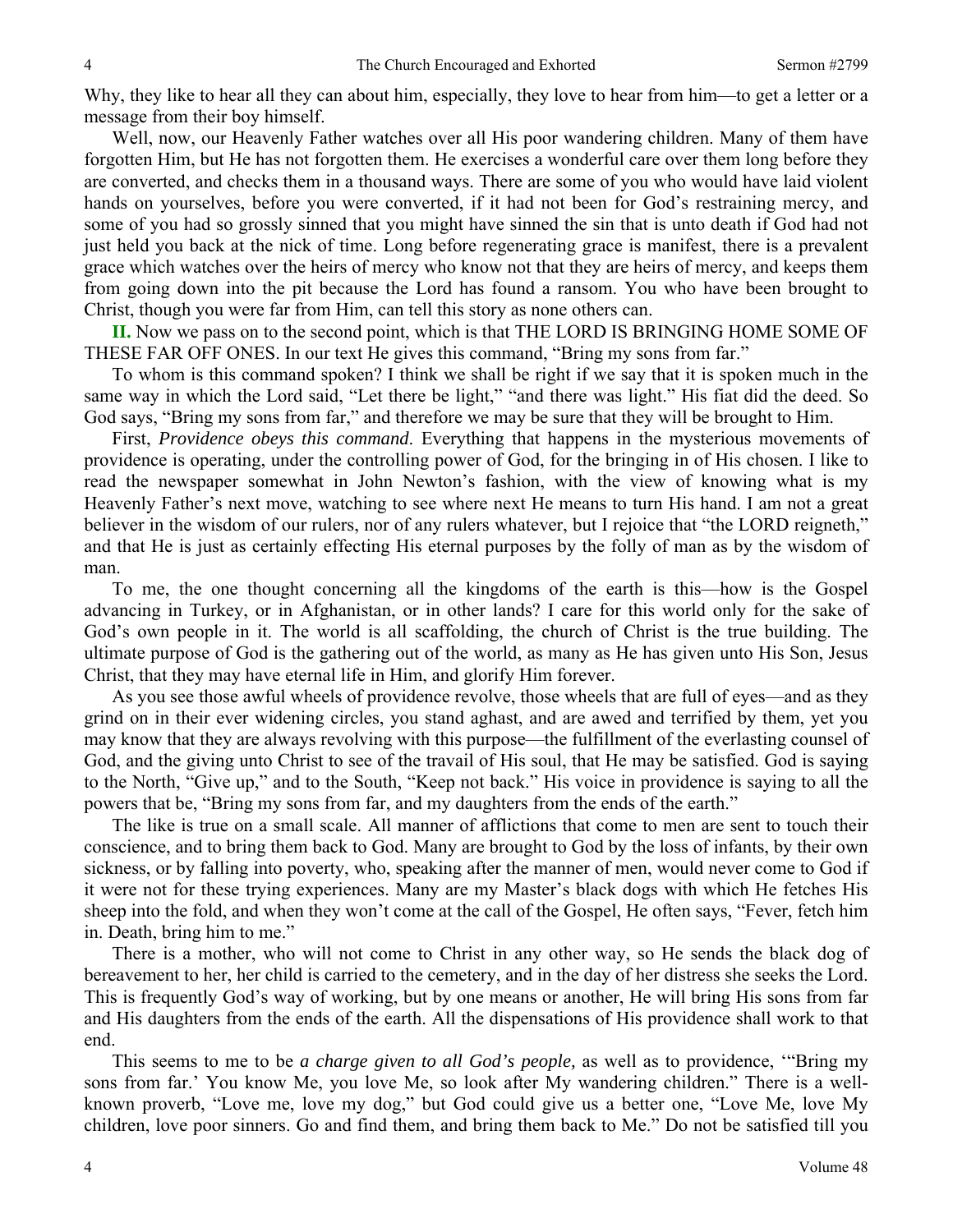have brought them in. Make this your life work, let it be the one thing you live for, to bring God's children from far. Are there some, whom you know, who are very near to the kingdom? Try and bring them, but do you also know some others who are a long way off? Then, single them out, pray more for them than for other people, be most diligent to bring in those who are the worst and the least likely to come to Christ. "Bring my sons from far, and my daughters from the ends of the earth." Be sure not to neglect them, whatever else you do, mind that you preach to the Jerusalem sinners, the biggest and blackest sinners whom you can find anywhere. This is God's command to us who have ourselves been already brought to Him.

But this command would be of no force unless my text was, as I have already said it is, a fiat. In consistency with this command, *the Holy Spirit* goes forth in ways known to Himself, and He brings God's sons from far and His daughters from the ends of the earth. You remember the story of Thorpe and the other members of the Hell Fire Club, who met together for profane purposes on the Sabbath. It was decided that Mr. Thorpe should imitate Whitefield, so he went to hear that mighty preacher of the Gospel, got the sermon well off, preached it to his infidel companions, and by God's grace, became converted while doing so, and left the Hell Fire Club to become a heavenly fire preacher all the rest of his life.

O sovereign grace, what is there that Thou canst not do? When God says, "Bring my sons from far, and my daughters from the ends of the earth," they are sure to be brought, and laid at His feet, and added to His church, to the praise of the glory of His grace.

**III.** Now I am going to conclude with my third point, which is that THIS IS SAID FOR THE ENCOURAGEMENT OF GOD'S CHURCH.

*This command has a very intimate connection with Christ's church*. Our text says, "Bring my sons and my daughters," but the fifth verse says, "I will bring thy seed." Then, saved souls are the seed of the church as well as the sons and daughters of God. God puts a wonderful honor upon human instrumentality. Paul represents himself as being, spiritually, both father and mother to souls that were born to God. He wrote to Philemon, "I beseech thee for my son Onesimus, whom I have begotten in my bonds," and to the Galatians he wrote, "My little children, of whom I travail in birth again until Christ be formed in you." Thus, great honor was put upon instrumentality, and the Lord is pleased to consider converts as the children of His church as well as His own children.

Now then, beloved, you who are members of the church of the living God, will you not take a deep interest in the bringing home of the far off ones, who are your own children—the children of the church, as well as the children of God? I trust that some of you will find them to be, literally, your own children—your own flesh and blood. May they all be converted, and may your word be blessed to their conversion, so that they may become your own spiritual children!

The whole church of God ought to think, with the deepest sympathy, of all those who are hopeful, those who are impressed, those who are coming to Christ, and never to rest satisfied until they are all brought safely home. We should never be content till we get them to confess their faith in Christ, and know that they are indeed saved in the Lord with His everlasting salvation.

Many of you know that I am expecting my son home from Australia. One feels inclined to run down to Plymouth to meet the ship, and I should like to send some of you down to meet those who are coming where they first touch the land—that is, where they begin to believe in Jesus. Do you not feel that you want to go as far as you can to meet the sinner who is coming to Christ, to try to take away his last fear, to smooth the last wrinkle from his face, and to tell him that he is fully and freely forgiven through the precious blood of Jesus?

I hope, dear Christian friends, that you will all have deep sympathy with our Heavenly Father, so that you will say, "If He is bringing His sons from far, let us go meet them and do the utmost that we can to show them that they shall have a hearty welcome, not only to their Father's house, but to our hearts also."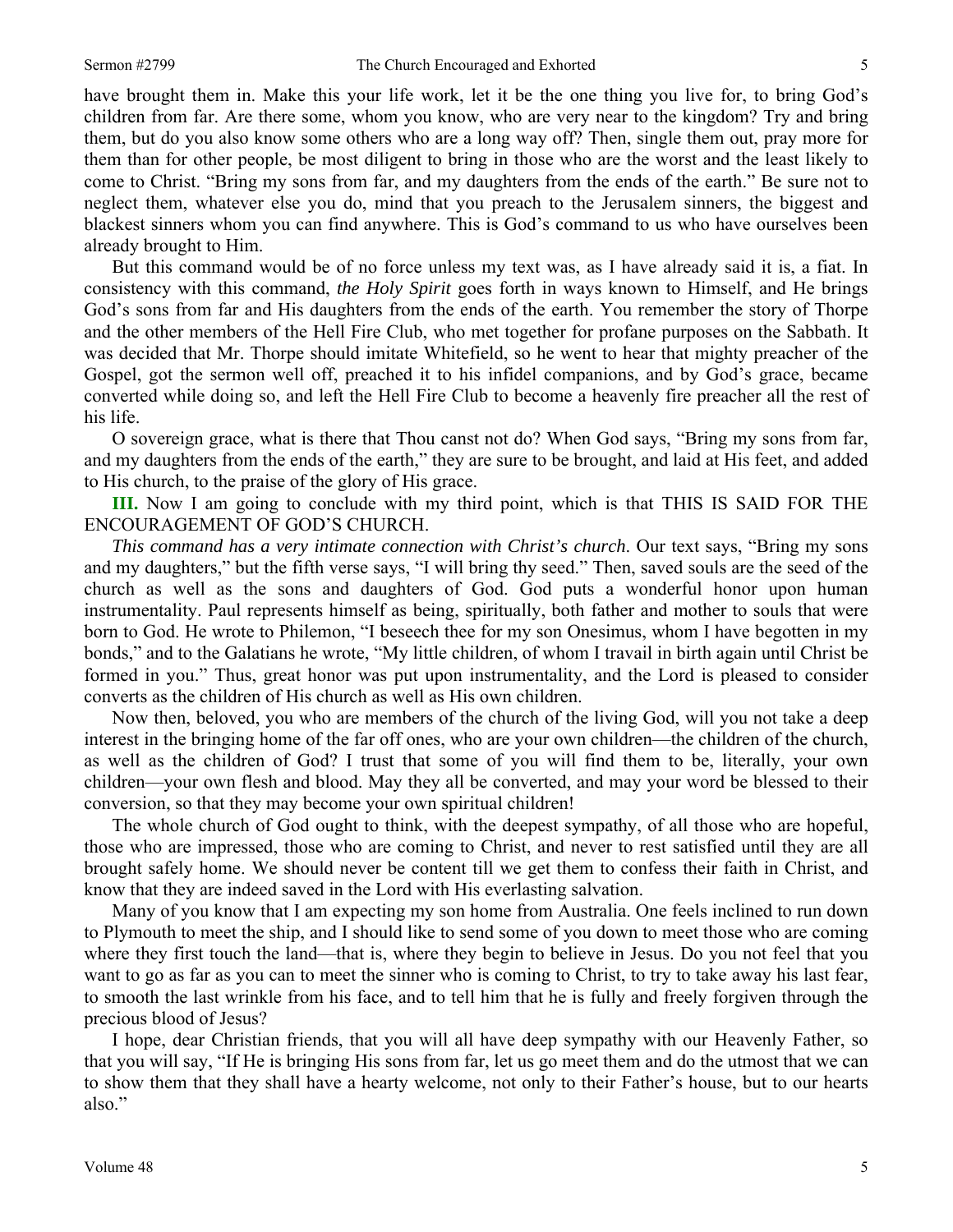I have known professing Christians whose children have grown up to be their sorrow and their curse. I said to a Sister, who brought the last of her children to join the church, "You are a favored woman, for I know some who I hope are Christians, yet their children are turning out very badly." She said, "Have you noticed, sir, whether they have family prayer or not?" That was a wise question, for where there is no family prayer, we cannot expect to see the children grow up in the fear of God. There may be a public profession of religion, but if there is no practice of religion at home, if its true position is not distinctly recognized every day, we cannot wonder if the young people do not go in the right way.

Neglect anywhere is sure to bring evil consequences, but in keeping God's commandments there is always a great reward. How many of God's faithful servants have I seen, who began their Christian life early, and took their stand for Christ, and in taking that stand had to bear opposition, and persecution, and loss, yet they soon got over all that and God greatly prospered them!

They brought up their children in the fear of the Lord, and it cost them many a pang to speak severely to them, or to use the rod when it was needed, but they did what God would have them do, and He blessed them. And now you can see the venerable patriarch with his children and his grandchildren around him, prospered in his business, happy in his own person, blessed himself and made a blessing to others. Many a time I have seen this cheering sight and I have learned that even in this life, in keeping God's commandments there is great reward.

The church of Christ has a further interest in these far off sons and daughters from the fact that not only are they her seed, but *they are coming home to her*. All those who are God's spiritual children shall certainly come into His church. They may not join our portion of His church, but they will help to strengthen the true church of God. But some of these far off ones will come to us, so should we not be getting ready to welcome them? Let us have no surly tempers in our midst, no cold hearts, and no divisions, because when these young converts come among us, they will be frightened if they find us full of evil passions, and with little or no love to Christ.

I like to see a church keep herself in such a state that she is always ready to welcome "the little stranger"—the newborn child of God—whenever it comes into her midst. Whatever quarrels there may be in the streets, we must always have peace at home for the sake of these little ones.

I would like sometimes, to say to those who have noisy church meetings, or who display a party spirit, "Hush, be quiet, for the sake of these newcomers. Do not let them be hurt in their feelings and injured in their minds," and to you older Christians I would affectionately say, "Always keep your hearts young, and warm, and cheerful, that you may be a help to those who have just come into the church, for if they see a crabby looking face, or if they hear harsh and unkind words, they are very likely to say, "This is not the place for us, this cannot be our Father's house."

Or else they will think, perhaps, that they have met an elder brother like the one in the parable, and it is very likely that they have, and it is always a pity if the poor prodigal, when coming back, meets his elder brother before he meets his father. It was a great mercy for the prodigal that he met his father first, for his loving welcome enabled him afterwards to endure very different treatment from his unbrotherly elder brother. Do not let any of us play the elder brother in that fashion, but let us be glad to receive the wanderers whenever they come and unite with us.

For remember that these who are coming—these outsiders who are going to be brought in—these far off ones who are being brought home—*will greatly help us when they do come*. Read the seventh verse: "Even every one who is called by my name: for I have created him for my glory." That is the kind of converts and members that we want, those who are created for God's glory.

Brothers and sisters in Christ, we are living for God's glory, are we not? Is not that the great end and objective of our being? Well, here come some recruits to join our ranks, and some of them are the best recruits that can be found anywhere. A number of young Christians constantly coming into a church is a great blessing to that church. It tends to keep all the members alive, and full of earnestness and vigor.

"But," say some of the older friends, "these young converts are so imprudent." Bless them! The Lord increase their imprudence, for that is one of the grandest things in the world when it is sanctified. It was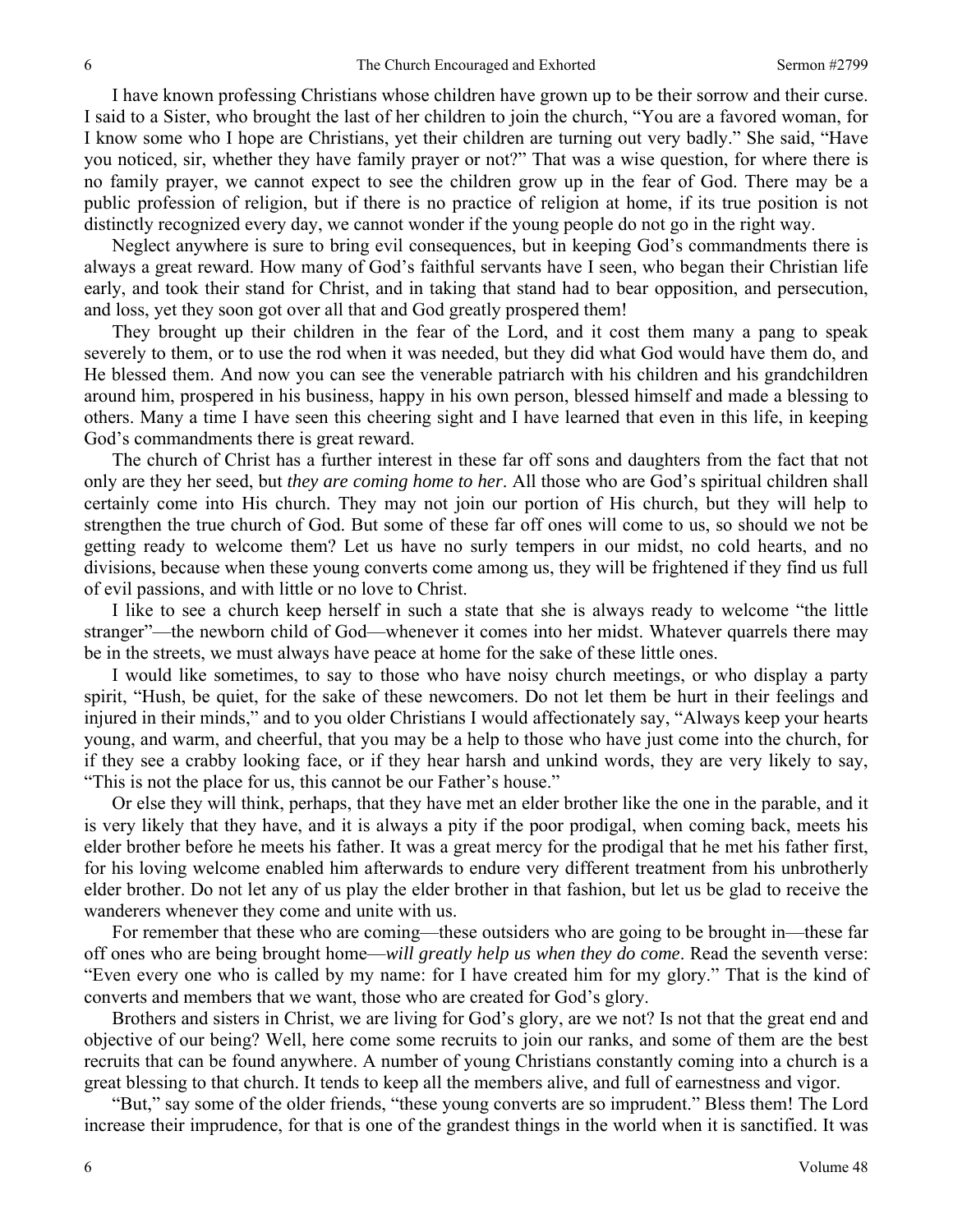most imprudent, on the part of the apostle Paul, to go into those cities where he was stoned, and dragged out, and left for dead. It was most imprudent of him, was it not, to lose his reputation and his standing among men simply that he might preach Jesus Christ and Him crucified? May our young converts always maintain such grand imprudence as that!

"But sir," say the objectors, "these young people, who are coming into the church do not know much." For that matter, brethren, we do not know much either, so we cannot keep them out on that ground. "But they have zeal without knowledge." Yes, brother, and it is quite possible to have knowledge without zeal. Both of those things are bad when alone, but my brother, if you have the knowledge, and they bring the zeal, you have only to trade with them a little in the way of barter to your mutual benefit. You can give them some of your knowledge, which will not be to their loss, and they can give you some of their zeal, which will be very much to your gain, so fetch them in as speedily as you can.

I remember the case of a godly man, who prayed very fervently for the conversion of his children, yet he never saw one of them saved until he was the means of bringing to Christ a very desperate sinner, and when that great sinner was converted, he became the means of the conversion of that good man's children.

The Lord has many ways of working out His eternal purposes. There are some people for whom you are praying, yet possibly, you will never bring them to Christ by merely praying for them, while others, for whom you have never yet specially prayed, if you will talk to them faithfully and earnestly, you may bring them in by God's great grace, and then they may be the means of bringing in others.

You must never imagine that you are to pick and choose who is to be saved. That is not a matter that is left to you, and the Lord's choice may be very different from your choice. The way for you to ascertain God's choice is to talk about Christ to everybody you meet, try to bring everyone to Christ. The Lord will do the sorting far better than you can, He never makes a mistake.

Your part is to cast the net into the sea, and to enclose all the fish if you can get them in, and then haul them ashore if it is possible. There will not be one more really in the Gospel net beside those whom God has ordained to bless and save. Therefore do not you be afraid to cast the net in again and again.

Especially, dear friends, let every one of us look after the far off ones who are coming home, and be ready to welcome them. God grant that they may not be wrecked in the last part of their voyage! May all go safely, even if roughly, with them, and may they come to land praising redeeming grace and dying love, in which song you and I will join both now and forever and ever. Amen.

### **EXPOSITION BY C. H. SPURGEON**

#### *ISAIAH 43:1-7, 18-28 AND 44:1-2*

**Isaiah Chapter 43. Verse 1.** *But now thus says the LORD that created thee, O Jacob, and he that formed thee, O Israel, Fear not: for I have redeemed thee, I have called thee by thy name; thou art mine.* 

Observe the tender ties that bind our God to His people—creation, the formation of them for His praise, redemption, the purchase of them for Himself, and the calling of them by their name. The Lord remembers the bonds which unite us to Himself even when we forget them, He recollects His eternal love, and all the deeds of mercy that have flowed from it. Though our memory is treacherous, and our faith is feeble, "yet he abides faithful: he cannot deny himself," blessed be His holy name!

**2.** *When thou passest through the waters, I will be with thee;* 

His presence is all that we need even in the deepest floods of tribulation, this He has promised to us. He does not say what He will do for us, but He does tell us that He will be with us, and that is more than enough to meet all our necessities.

**2.** *And through the rivers, they shall not overflow thee: when thou walkest through the fire, thou shalt not be burned; neither shall the flame kindle upon thee.*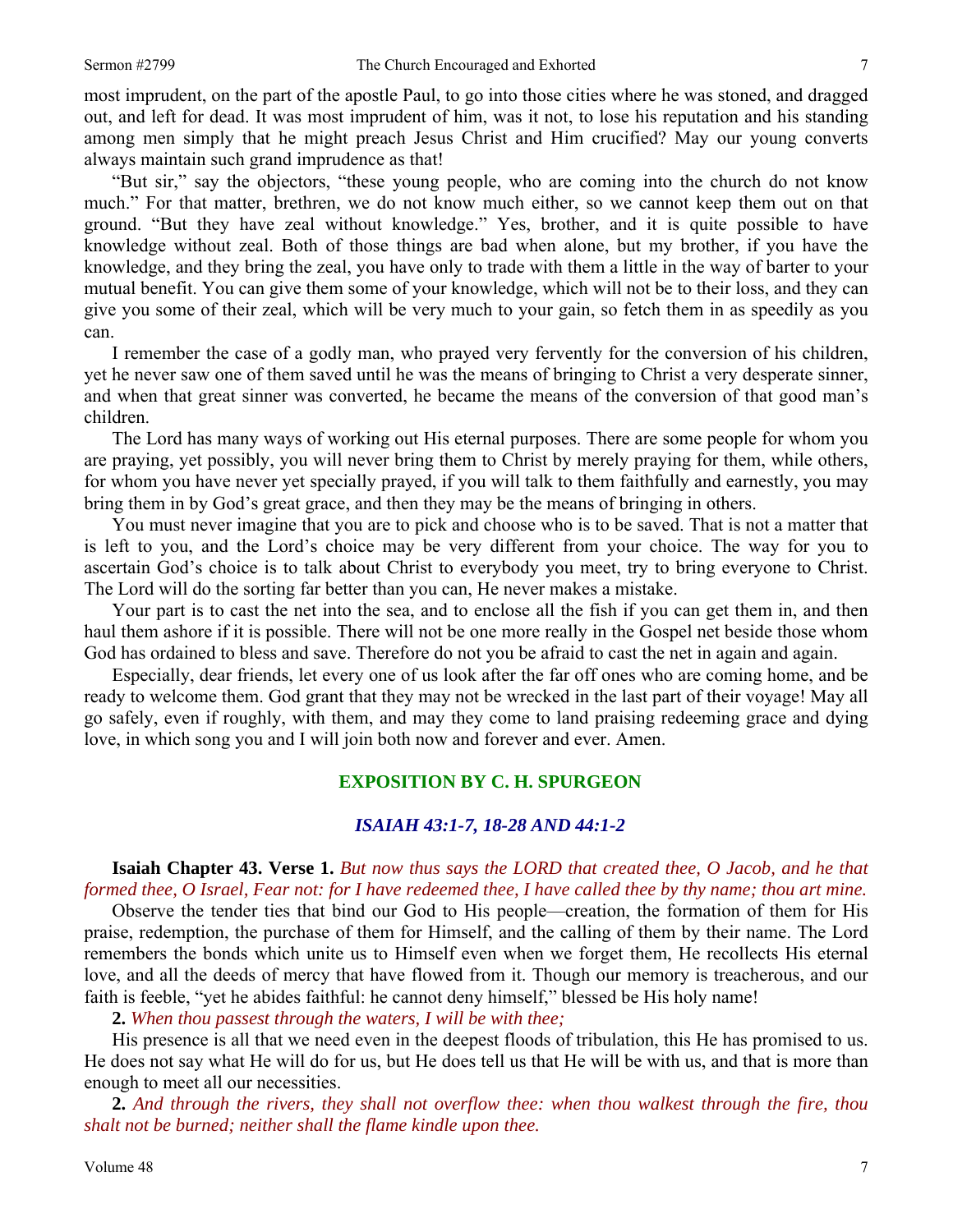That is a wonderful picture of a man walking through fire, and yet not being burned, but there was a greater wonder that was seen by Moses, which may well comfort us. He saw a bush that burned with fire, and yet was not consumed. Now a bush, in the desert, is usually so dry that at the first application of fire, it flames, and glows, and is speedily gone, yet you and I, who are, spiritually, just as dry and combustible as that bush was naturally, may burn, and burn, and burn, yet we shall not be consumed, because the God, who was in the bush, is also with us, and in us.

**3.** *For I am the LORD thy God, the Holy One of Israel, thy Savior: I gave Egypt for thy ransom, Ethiopia and Seba for thee.* 

And He has given infinitely more than that for us who are His people now, for He gave His only begotten Son that He might redeem us with His precious blood. Now that we have cost Him so much, is it likely that He will ever forsake us? It is not possible.

**4.** *Since thou wast precious in my sight, thou hast been honourable, and I have loved thee: therefore will I give men for thee, and people for thy life.* 

How sweetly this verse comes home to those whose characters have been disreputable! As soon as they are truly converted to Christ, they become "honourable." "Since thou wast precious in my sight, thou hast been honourable." God does not call His people by their old names of dishonor, but He gives them the title of "Right Honorable," and makes them the nobility of His Court. "Unto you that believe, He is an honour," and you have honor in Him and from Him.

**5-7.** *Fear not: for I am with thee: I will bring thy seed from the east, and gather thee from the west; I will say to the north, Give up; and to the south, Keep not back: bring my sons from far, and my daughters from the ends of the earth; even every one that is called by my name: for I have created him for my glory, I have formed him; yea, I have made him.* 

The Lord seems to dwell upon that note of the creation of His children for His own glory. This accounts for many of our troubles, and for all our deliverances, it is that God may be glorified by bringing His children through the fires and through the floods. A life that was never tested by trial and trouble would not be a life out of which God would get much glory, but they that do business in the great waters see the works of God, and His wonders in the deep, and they give Him praise, and besides, when they come to their desired haven, then they praise the Lord for His goodness, and God is thereby glorified.

## **Verses 18-19.** *Remember ye not the former things, neither consider the things of old. Behold, I will do a new thing;*

It is a very profitable thing to remember the things of old, it is greatly beneficial to us to study what God did in years and ages long gone by, yet God intends to do for us something in the future that shall eclipse all the past. Especially was this true in Isaiah's day, for the coming of Christ, which was then in the future, was to be such a sunrising of mercy that all the stars of blessing that had shone before, would seem to be lost in the brightness of His appearing.

Dear friends, do not always dwell on the past. You who are getting grey are very apt to say that the former things and former times were better than now. Do not say so, but believe this promise of JEHOVAH, "Behold, I will do a new thing."

**19-20.** *Now it shall spring forth; shall ye not know it? I will even make a way in the wilderness, and rivers in the desert. The beast of the field shall honour me, the dragons and the owls:* 

I have sometimes laid hold of this text, and have been comforted by it concerning the conversion of the very worst of men. Some people say, "What is the good of going among blasphemers and profane persons with the Word of God?" Well, if the beast of the field, and the dragons, and the owls, shall honor Him, we need never think of leaving any of the sons of men to perish. It is not what they are, but what God is, that should give us confidence concerning them. Even if they were worse than they are, the omnipotent grace of God would still be able to reach them, and to convert them, let us have no doubt about this matter.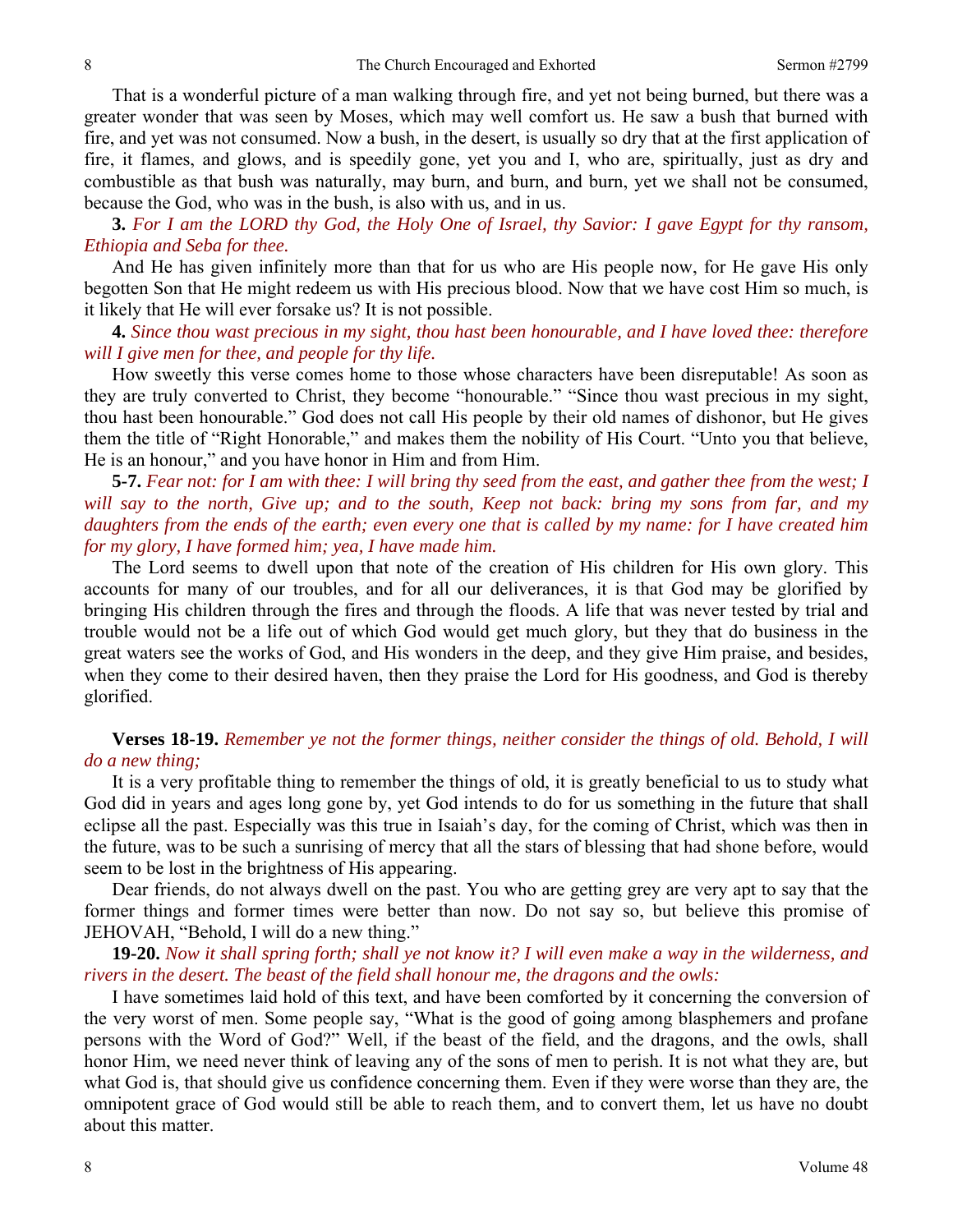**20.** *Because I give waters in the wilderness, and rivers in the desert, to give drink to my people, my chosen.* 

Oh, the wonders of the love of God! Wherever He has a chosen people, there every mercy shall certainly come. If they are in the wilderness, waters shall come to them, if they are in the desert, rivers shall flow to them, but drink they shall have till they come where they can drink to the full at the living fountains of water at God's right hand.

**21.** *This people have I formed for myself; they shall shew forth my praise.* 

Here is this same note again. Yet mark what kind of people they had been—a people whom God had greatly loved, but who had backslidden from Him. They had wandered very far away from God, yet still His purpose of love did not change, "This people I have formed for myself; they shall shew forth my praise." What a blessed "shall" that is, uttered by One who knows how to make it good by deeds of mighty grace!

**22.** *But thou hast not called upon me, O Jacob; but thou hast been weary of me, O Israel.* 

They were not much like Jacob, for he prayed at Jabbok, and became Israel, who wrestled till he prevailed, saying to the angel, "I will not let thee go except thou bless me." Yet here are people who bear the same name—"Jacob" and "Israel," yet God has to say to them, "Thou hast not called upon me, O Jacob. Thou hast been weary of me, O Israel."

**23.** *Thou hast not brought me the small cattle of thy burnt offerings; neither hast thou honoured me with thy sacrifices.* 

Is that true of any of you? Have you restrained prayer, and have you also stinted God in your offering? Whereas He gave His Son for you, have you refused the small cattle of your burnt offerings?

**23.** *I have not caused thee to serve with an offering, nor wearied thee with incense.* 

"I have laid no tax upon you; I have not demanded so much of your income as a condition for your being members of My church. I have left it to your love and gratitude to bring your freewill offerings to Me."

**24.** *Thou hast bought me no sweet cane with money,—* 

No calamus or incense that should sweeten the temple of God,—

**24.** *Neither hast thou filled me with the fat of thy sacrifices: but—* 

Oh, this "but—but"!

**24.** *Thou hast made me to serve with thy sins,—* 

You have made a servant of your Master—treated your Redeemer as if He were your slave!

**24.** *Thou hast wearied me with thine iniquities.* 

Oh, what a terrible verse this is about a people whom God had formed for Himself, and who shall yet show forth His praise! Alas! this is how they sometimes are still—indifferent, ungrateful, presenting Him no tokens of love, but on the contrary, disobedient, grieving Him, and vexing His Holy Spirit. What will He do with them now? "Cut them off and reject them," says one. Yes, that is how men would do, but that is not what God will do. Listen:—

**25.** *I, even I, am he that blotteth out thy transgressions for my own sake, and will not remember thy sins.* 

You have forgotten His mercies, but He will forget your sins. You have grieved Him, but He still has a tender heart towards you. He will blot out your sins. Oh, how this ought to melt us! How this ought to encourage us to begin again in better style, and to be much in prayer, and much in holy service, and much in self-sacrifice!

**26-28.** *Put me in remembrance: let us contend together: declare thou, that thou mayest be justified. Thy first father hath sinned, and thy teachers have transgressed against me. Therefore I have profaned the princes of the sanctuary, and have given Jacob to the curse, and Israel to reproaches.*